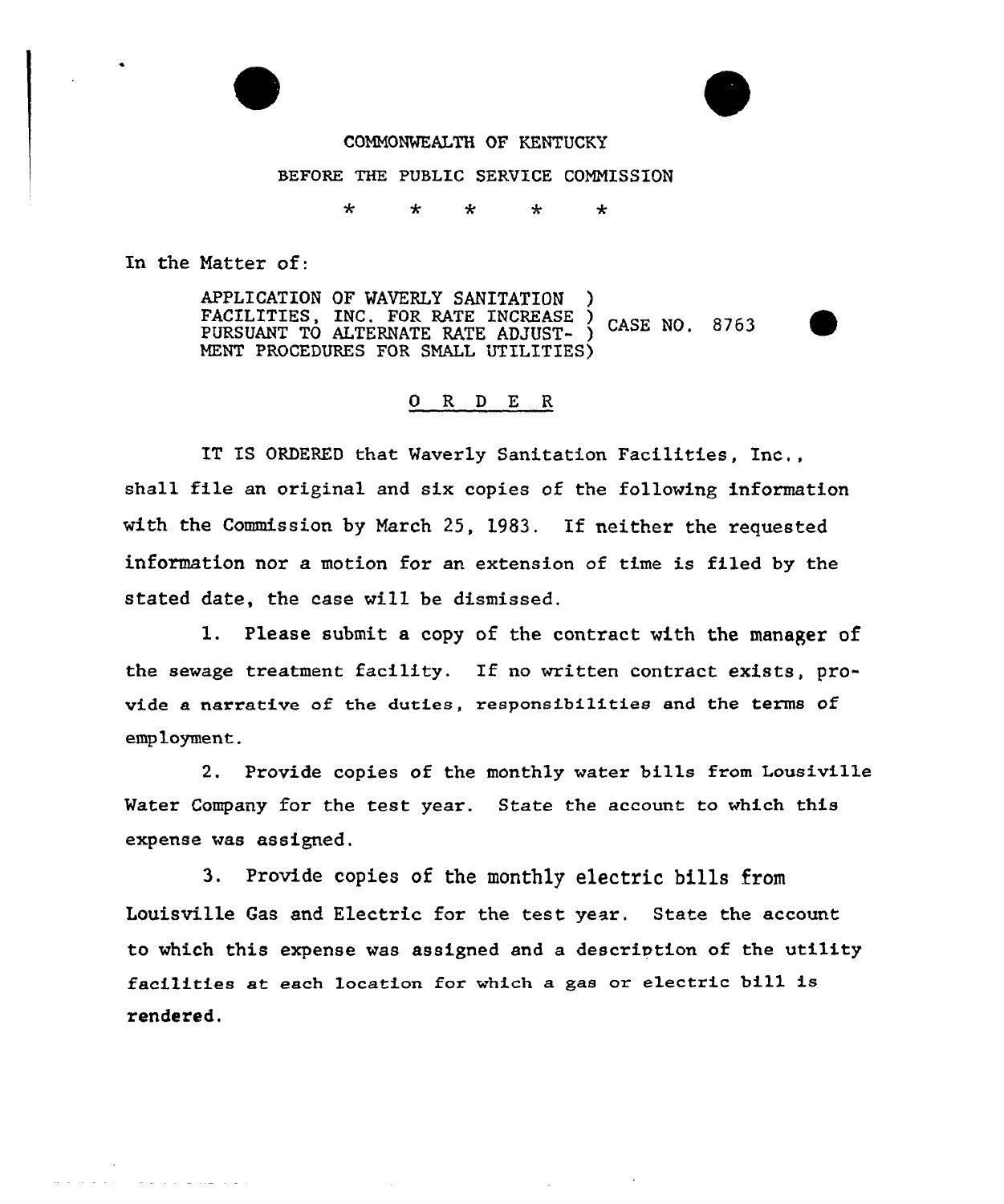Provide a detailed breakdown of the chemicals expense incurred by Waverly during the test year. List a11 items by invoice and include the name of the vendor, amount and description of each purchase. Also state the account to which this expense was assigned. Items charged to this account with a value of less than \$50 may be grouped with a description of each group and the average price range of items included in the group.

5. Provide a verifiable estimate of the average consumer' water bill in the area served by Maverly. This would be the basis of the calculation for the collection expense. Also indicate to which account the collection expense was charged.

6. Provide an analysis of the office supplies expense, List all items by invoice and include the name of the vendor, amount and description of each purchase. Items charged to this account with a value of less than \$50 may be grouped with a description of each group and the average price range of items included in the group,

7. Submit. the statements for the property insurance expense incurred during the test year.

8. Provide a breakdown of the utility plant in service at the end of 1982 in accordance with the Uniform System of Accounts. Also provide the depreciation rates applied to each account or the specific items of plant.

9. Provide a detailed analysis of expenses incurred during the test year for professional services as shown in attached Format I, and all detailed working papers supporting the analysis. At

 $-2-$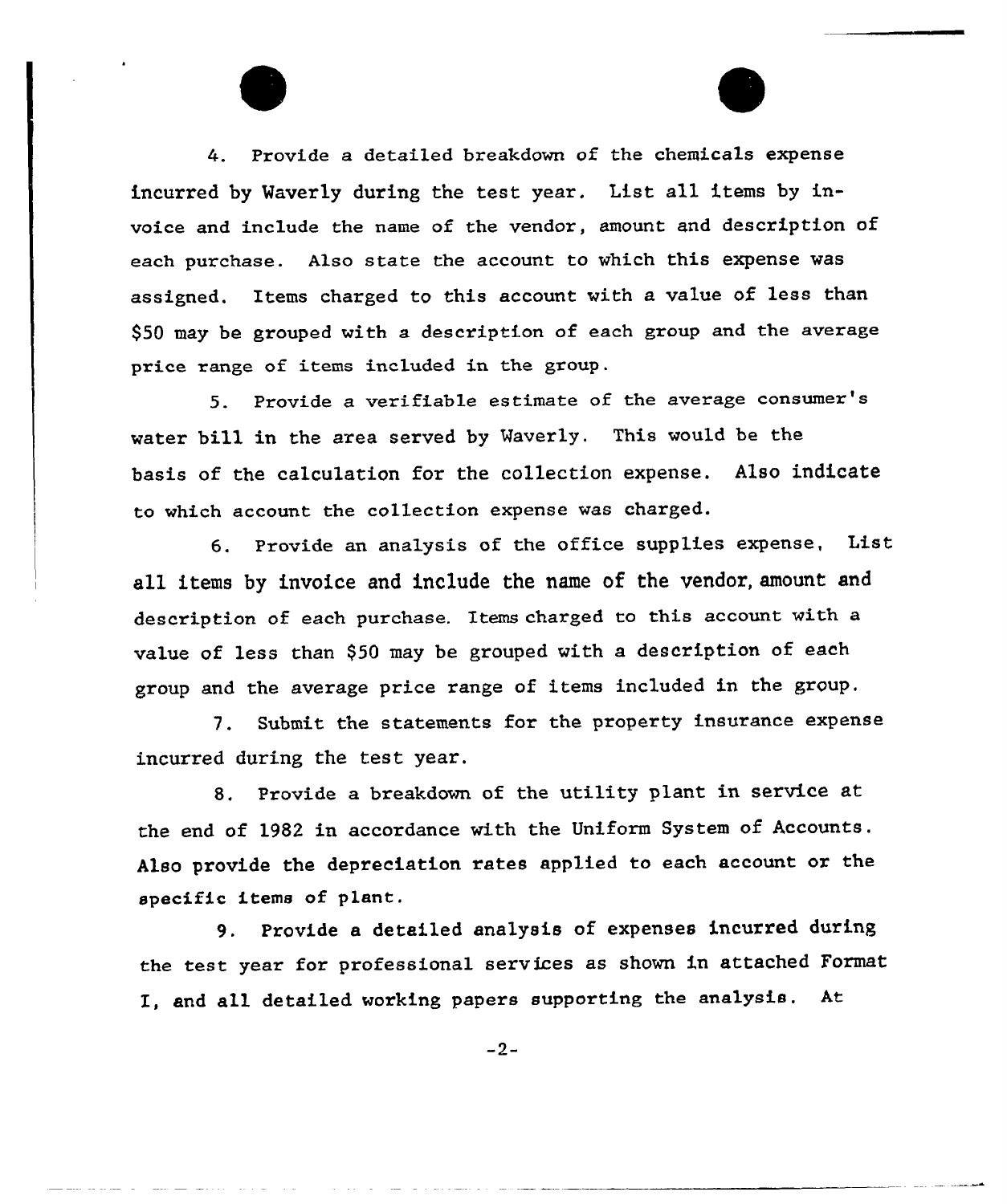minimum the working papers should show the payee, dollar amount, reference (i.e., voucher no., etc.) account charged, hourly rates and time charged to the utility according to each invoice, and a brief description of the service provided.

10. On the Taxes Other Than Income Taxes Schedule in the 1982 annual report property taxes of \$241 were listed. Please submit a copy of the statements for this amount. Also, explain the omission of the 1982 PSC assessment from this account.

ll. Provide <sup>a</sup> detailed breakdown of Account 711, Maintenance of Structuxes and Impxovements, for 1982. List all items by invoice and include the name of the vendor, amount due and description of each purchase. Also provide details of any labor or other costs allocated to this account. Items charged to this account with a value of less than \$50 may be grouped with a description of each group and the average price range of items included in the group,

12. Please submit a copy of the contract for routine maintenance service. If no written contract exists, provide a narrative of the duties, repsonsibilities and all terms and conditions of the verbal agreement.

13. The 1982 annual report shows \$62,025 in notes payable. Provide any information that shows the form of debt, the holder, the uses of the funds, the repayment plan established, and the current interest rate, if applicable.

14. Provide written estimates for all repair and replacement items listed in the original application.

 $-3-$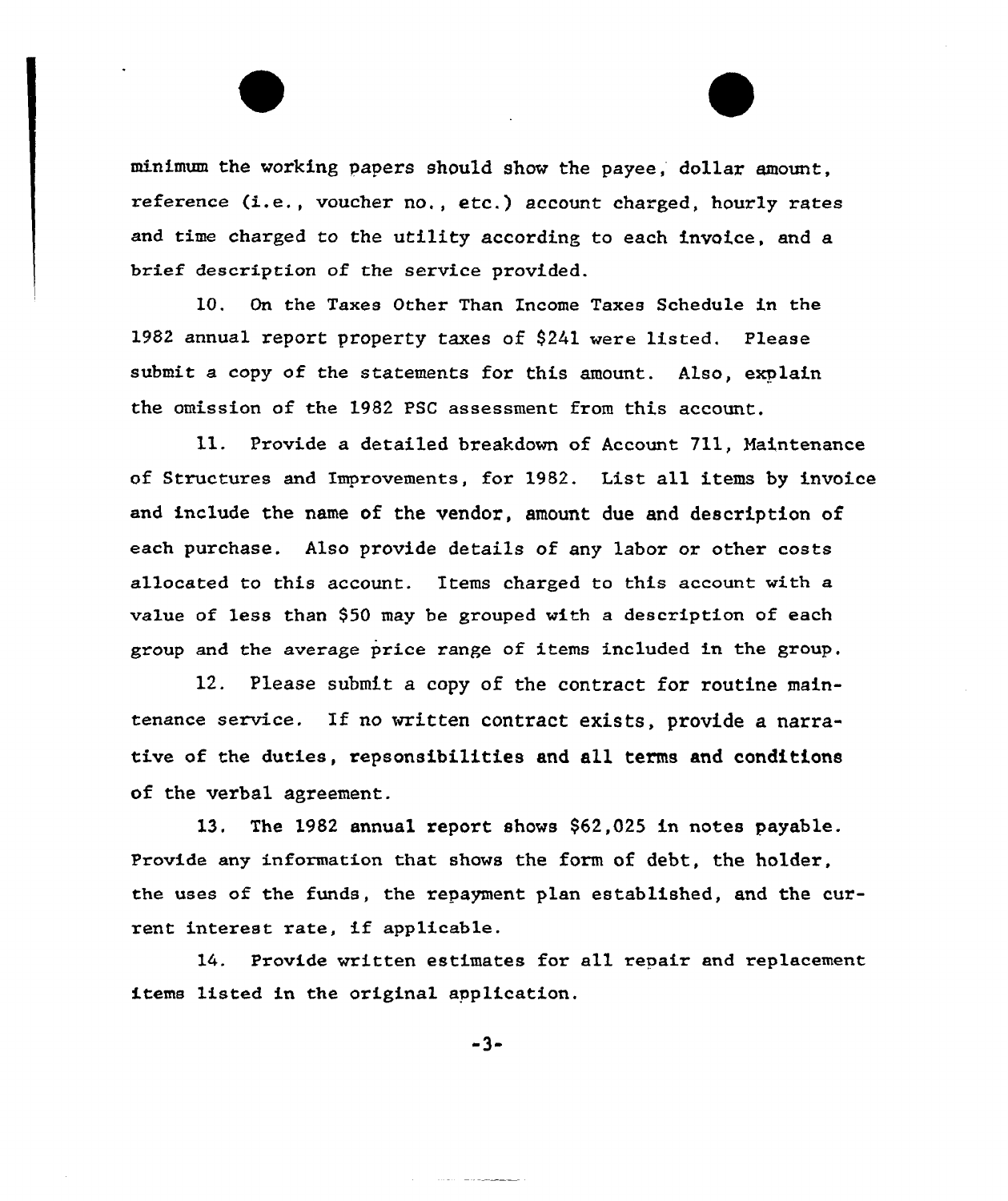15. <sup>A</sup> detailed analysis of the costs incurred in this rate case should be provided. This breakdown should note the amounts paid in salaries, fees, retainers, and expenses of counsel, accountants, engineers, clerks, witnesses, or anyone involved in this case. Show these expenditures in the form used on the attached Format 1, and provide all detailed working papers supporting the analysis, At minimum the working papers should show the payee, dollar amount, reference (i.e., voucher no., etc.), account charged, hourly rates, and time charged to the utility according to each invoice, and a description of the service provided. This analysis of costs should also include office supplies and expenses, traveling expenses, and other expenses incurred directly in connection with this case.

16. The 1982 Income Statement 1ists miscellaneous general expenses of \$190 and penalties of \$10. Provide a breakdown of these expenses listing all items by invoice and include the name of the vendor, amount due and description of each purchase. Also explain why these expenses were shown separately on the Income Statement instead of being classified as Nisce11aneous General Expenses included sewer operation and maintenance expenses in accordance with the uniform system of acounts.

17. Provide an explanation of the discrepancy between the 36,000 maximum GPD capacity of Waverly's Treatment Plant listed on page 11 of the 1981 Annual Report and the 60,000 maximum GPD capacity of the treatment plant shown in the 1982 report.

18. Submit copies of the company state and federal tax returns for the years 1980, 1981 and 1982.

-4-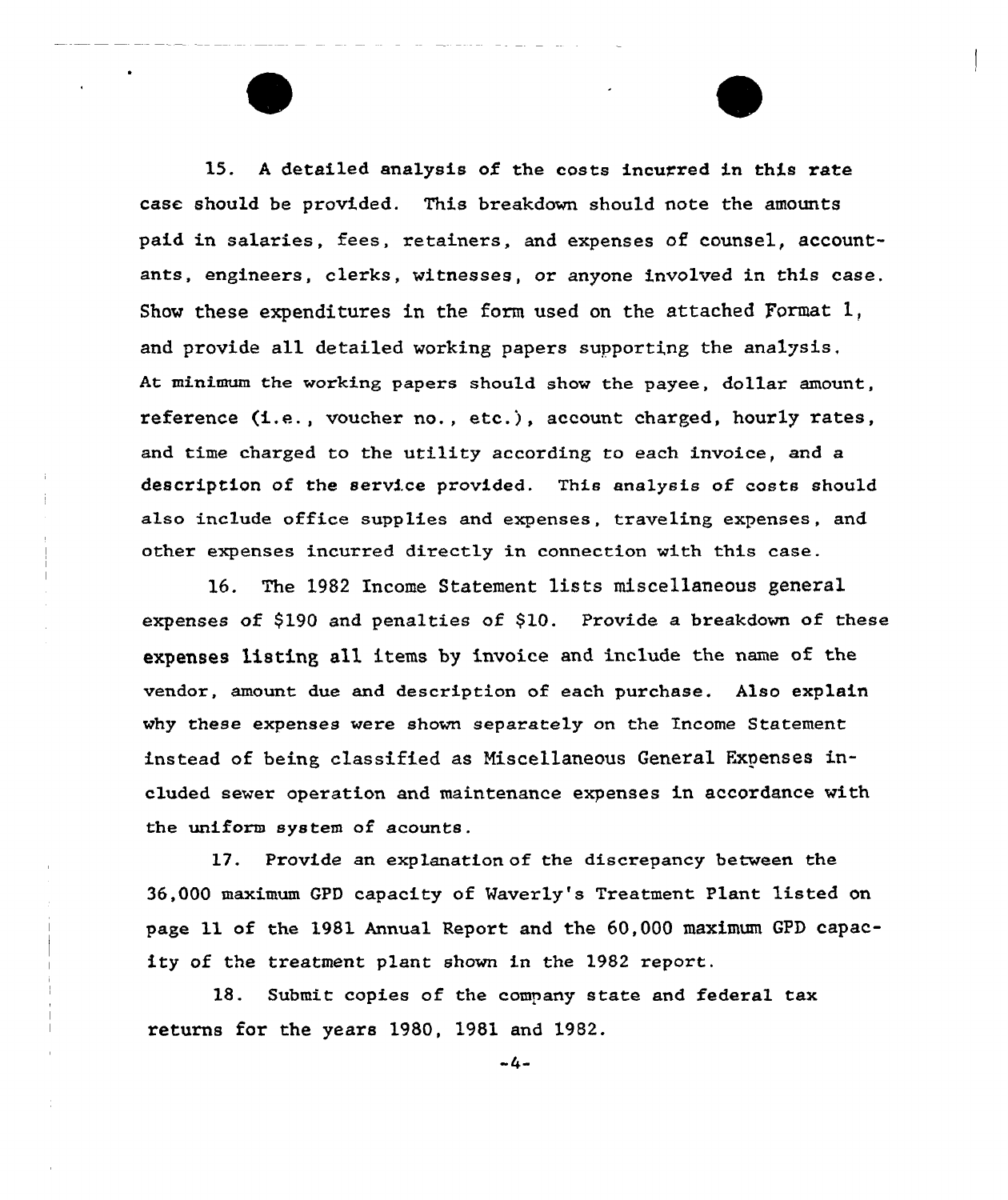19. Provide copies of all invoices received for sludge hauling expenses in 1982 and documentation of any change in the amount charged for this service. State the account to which this expense was assigned.

20. Submit copies of invoices received for "labortory fees" during the test year.

Done at Frankfort, Kentucky, this 11th day of March, 1983.

PUBLIC SERVICE COMMISSION

 $\overline{\text{Comn}}$ issio

ATTEST:

Secretary